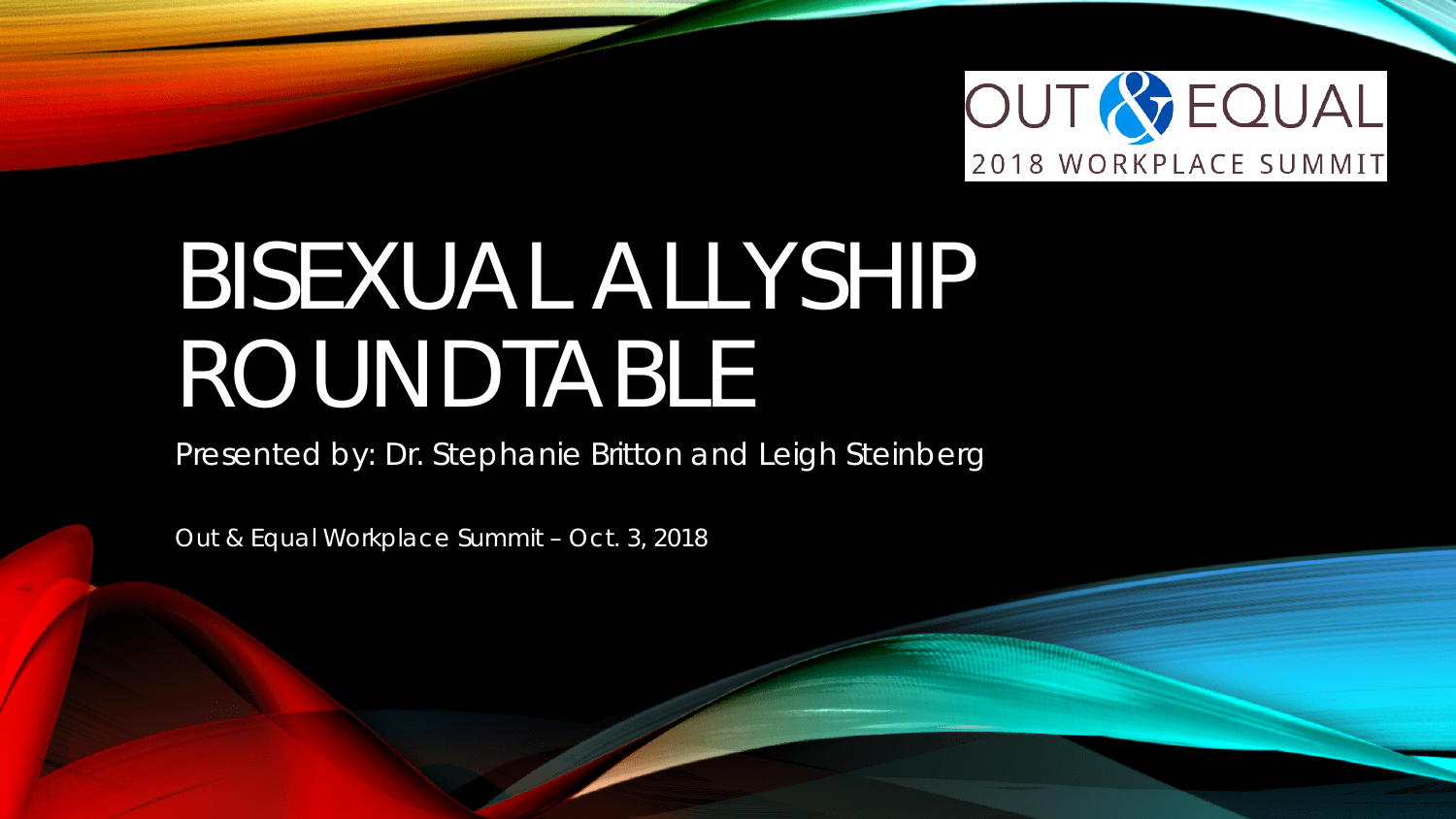# **AGENDA**

#### • **Raising awareness**

- o Terms and definitions such as bi, pan, and queer
- o What is Bi/Pan/Queer erasure? How does it happen?
- **Debunking myths and stereotypes about the Bi/Pan/Queer community**
- **What can allies do to support the Bi/Pan/Queer community?**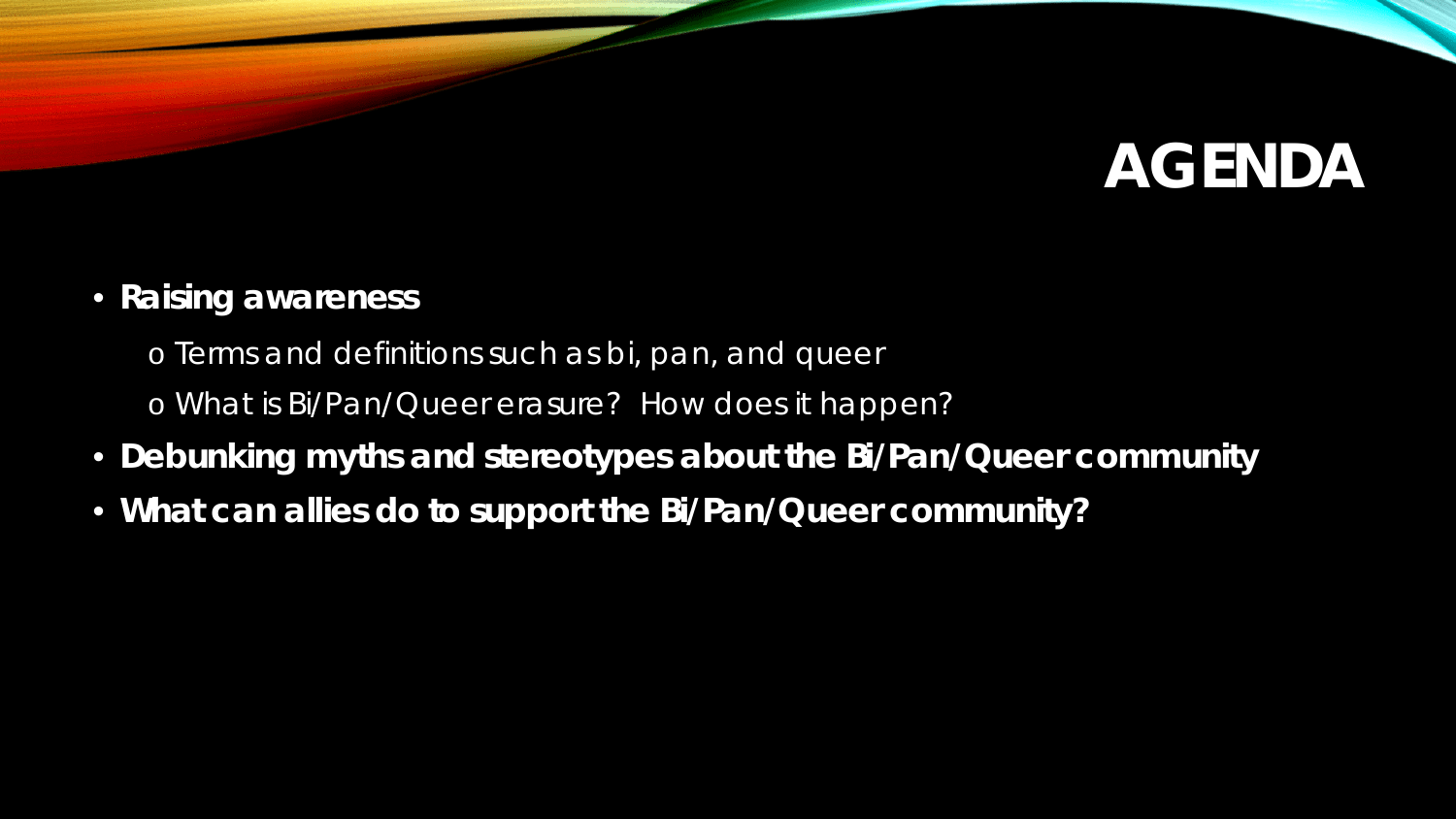# **TERMS AND DEFINITIONS**

- *Bisexual:* People who are not mono-sexual who are *not* attracted exclusively to members of the opposite sex, and are *not* attracted exclusively to members of their same sex.
- **Pansexual**: Persons who have the capability of being attracted to others regardless of their gender identity or biological sex. A pansexual could be open to someone who is male, female, transgender, intersex, or agendered/genderqueer.
- *Queer:* A term people often use to express fluid identities and orientations.
- *Related terms:* pansexual, queer, fluid, omnisexual, nonmonosexual, in the middle sexualities, heteroflexible, homoflexible, polysexual and many others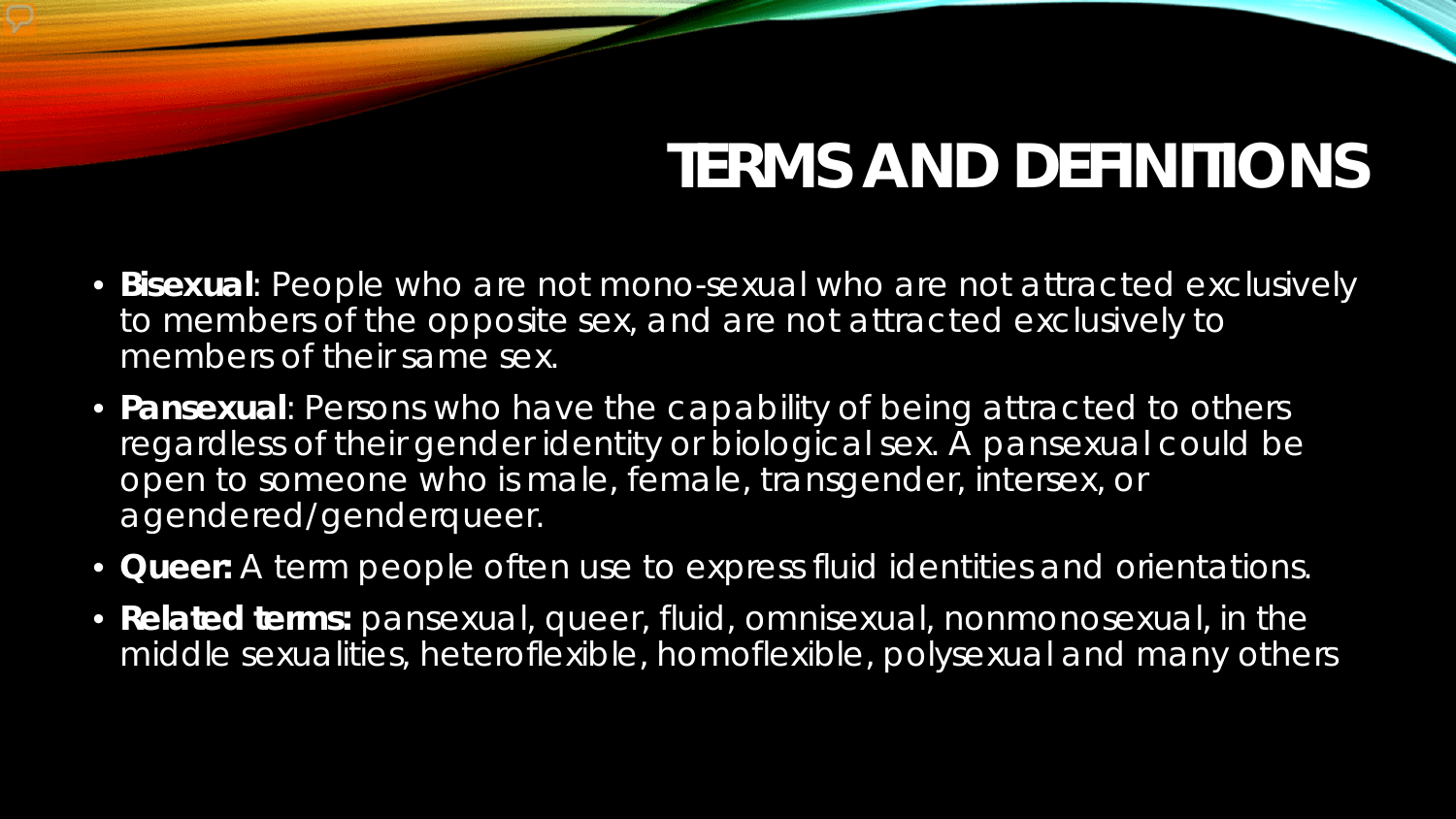# **BI/PAN/QUEER ERASURE**

• **BI ERASURE** A pervasive problem in which the existence or legitimacy of bisexuality (either in regard to an individual or as an identity) is questioned or denied outright.

*Example: If a bisexual is in a permanent monogamous relationship, others* may insist they can't really be bisexual or that their orientation doesn't *matter/has changed now that they are partnered.* 

• **BIPHOBIA** Fear of bisexuals, often based on stereotypes, including inaccurate associations with infidelity, promiscuity, and transmission of sexually transmitted infections. *Bias* or *prejudice* is usually a more accurate description of antipathy toward bisexual people.

*Example: being turned down for a date with the reason, "I don't date bi people".*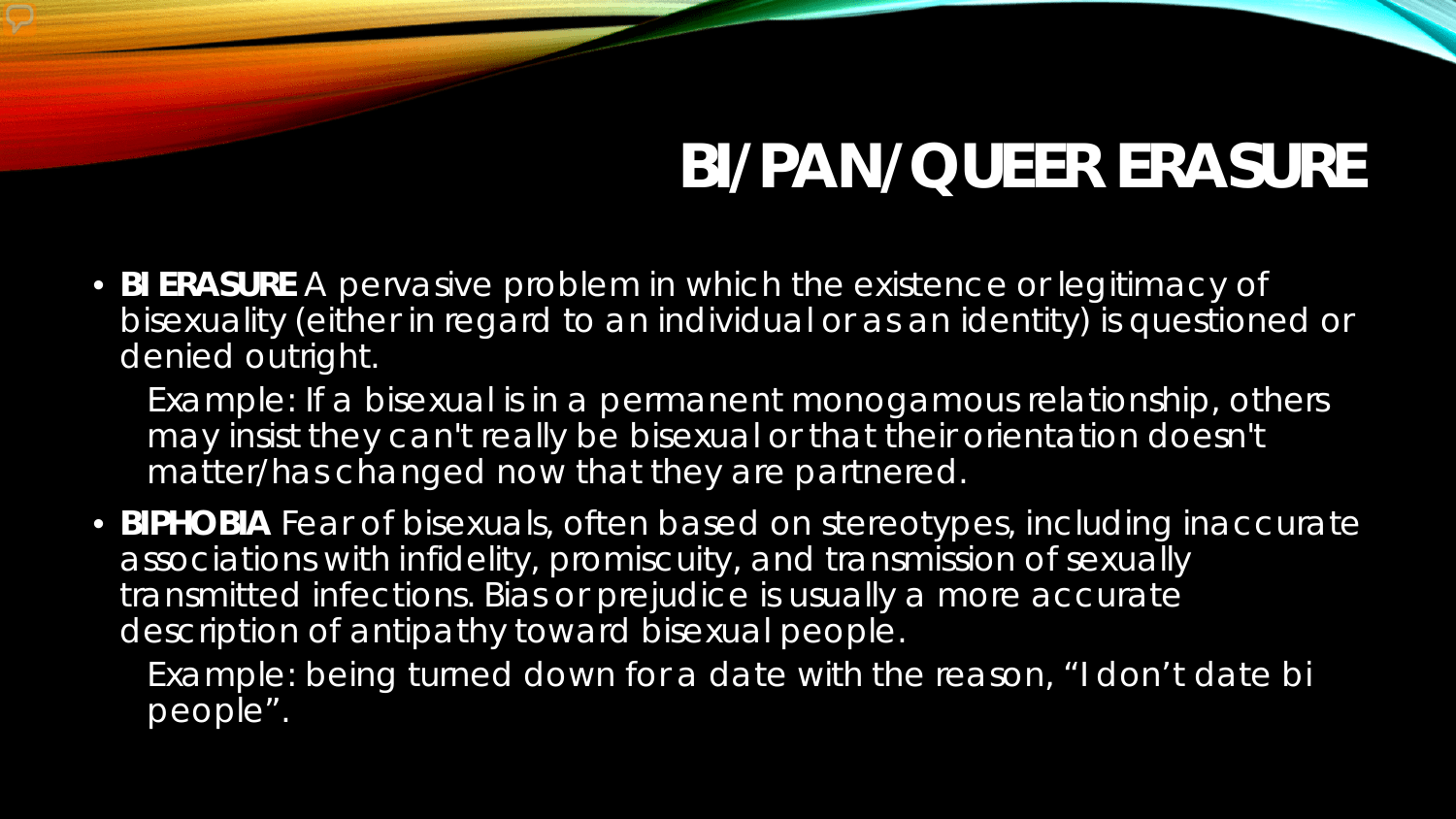# **MYTHS/STEREOTYPES**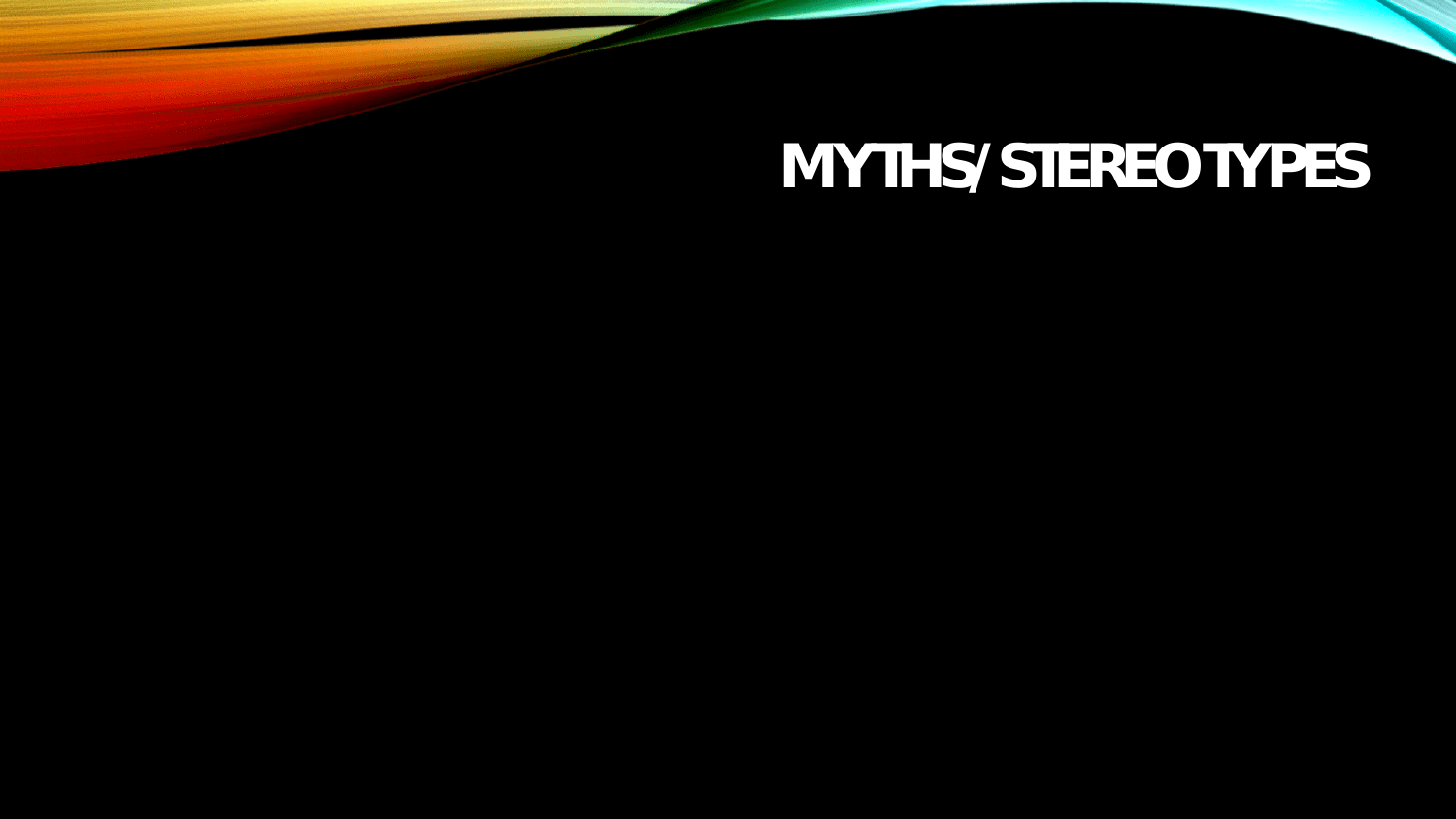# **MYTHS/STEREOTYPES**

- $\triangleright$  Bisexuality is just a phase
- Bisexuals are indecisive or confused/ they're really gay but won't admit it
- **>Bisexuals just want attention**
- Everyone is bisexual/bisexuality doesn't exist
- You aren't bi if you haven't had sex with both men and women
- > To be bisexual you have to love both genders equally
- Bisexuals are greedy/promiscuous/can't be monogamous/are more likely to cheat/love threesomes
- Bisexuals are much more likely to carry STDs
- Bisexual people are less likely to face stigma than LGBT+ people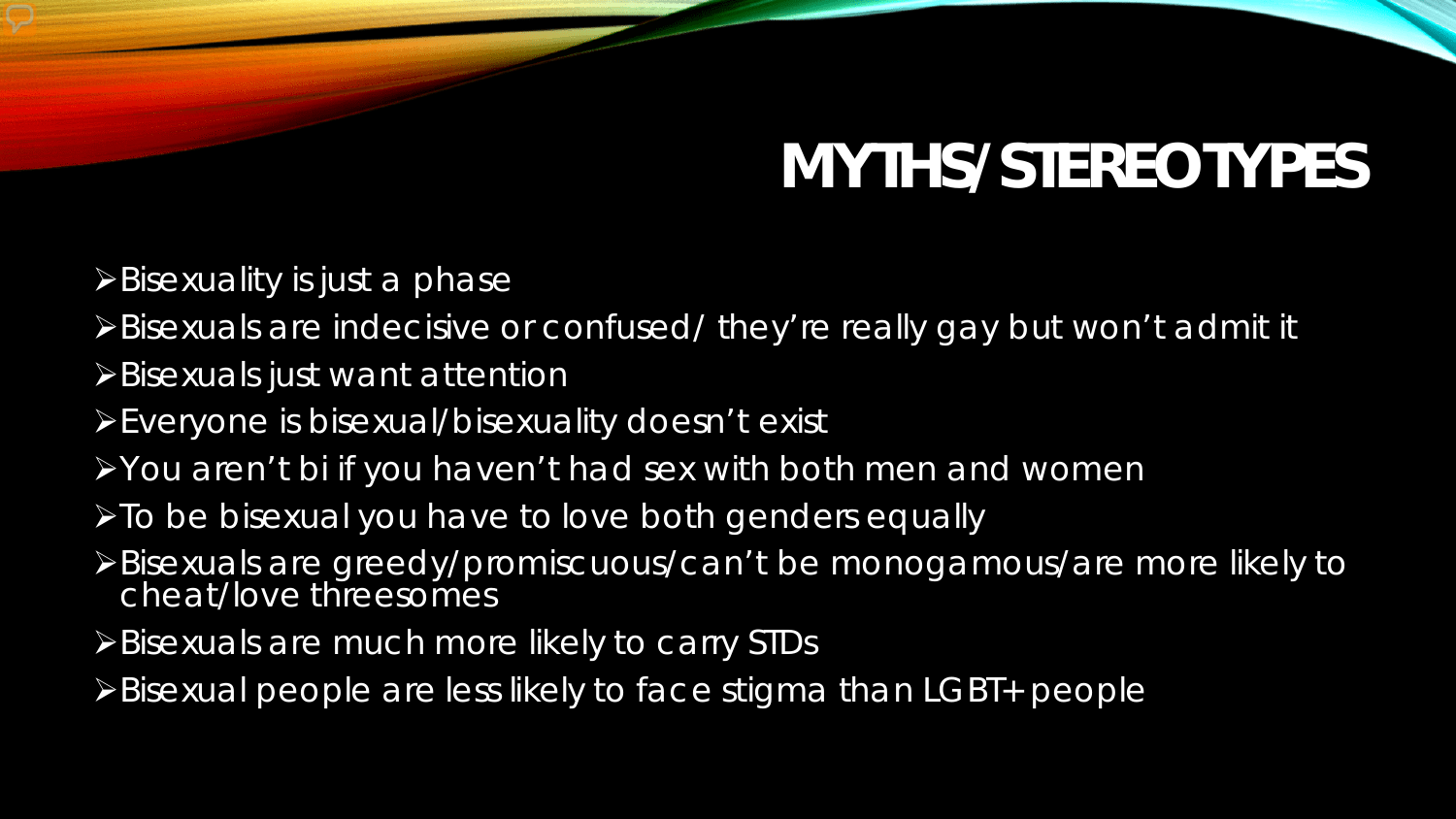## **WHAT ALLIES CAN DO TO SUPPORT THE BI/PAN/QUEER COMMUNITY**

#### **Conversation 1:**

Person A: I tried dating boys during high school. In college, I of course went through a bisexual phase before coming out as lesbian.

Person B: <Laughs> Yeah, we all go through that phase!

#### **Change the dialogue:**

**Person A:** I tried dating boys during high school. In college, I briefly identified as bisexual before eventually coming out as lesbian.

Person B: Yeah, coming out is a journey for everyone.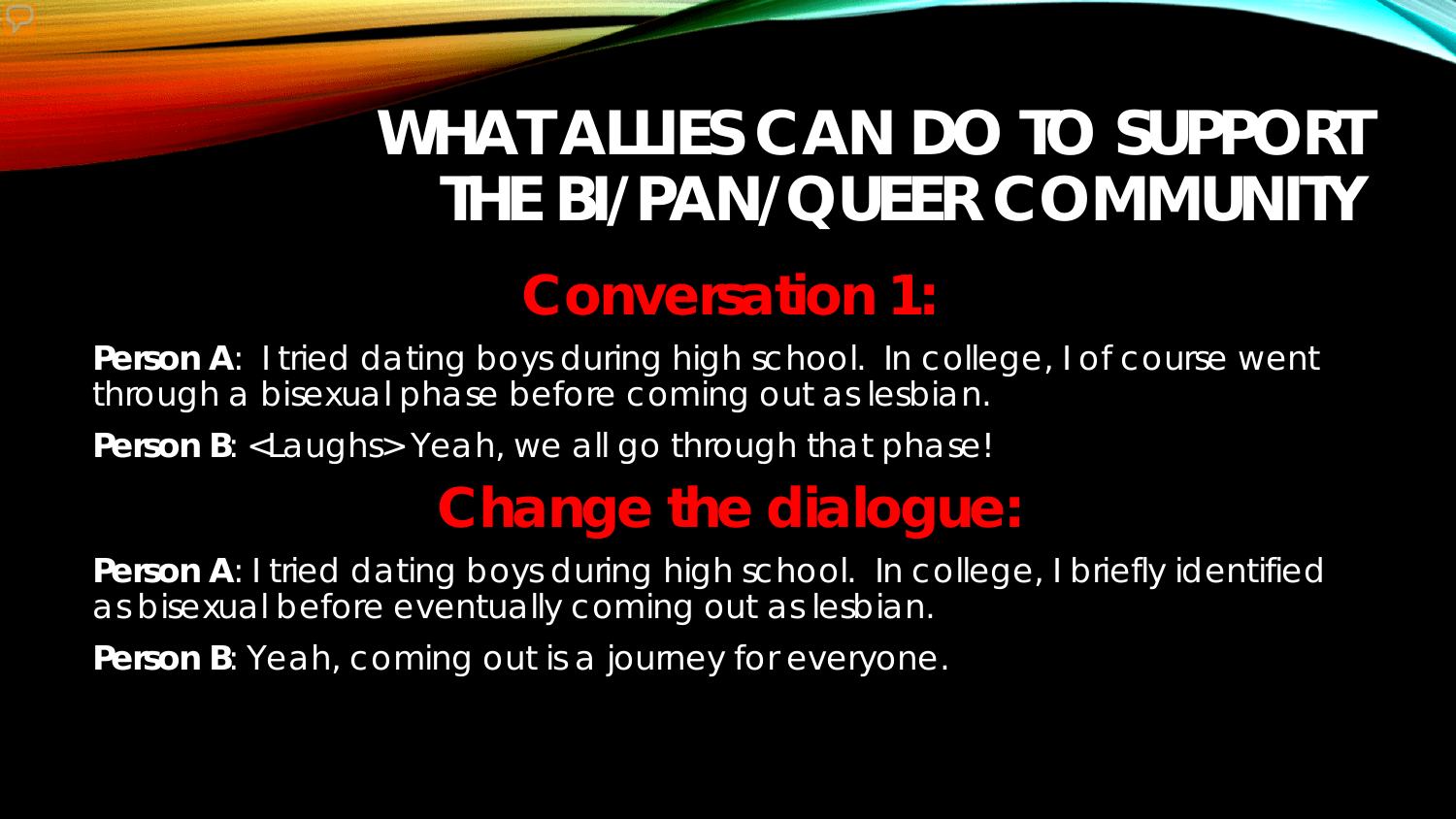## **WHAT ALLIES CAN DO TO SUPPORT THE BI/PAN/QUEER COMMUNITY**

#### **Conversation 2:**

[Two women couples are talking at an LGBT community center event]

Couple 1: It's so nice to see more lesbian couples coming to these events. Really shows how large our community is and it's great to meet new lesbians!

Couple 2: Actually, we're not both lesbian. I'm bisexual.

Couple 1: Oh, you don't need to pretend. It's ok to admit that you're a lesbian. You're safe here.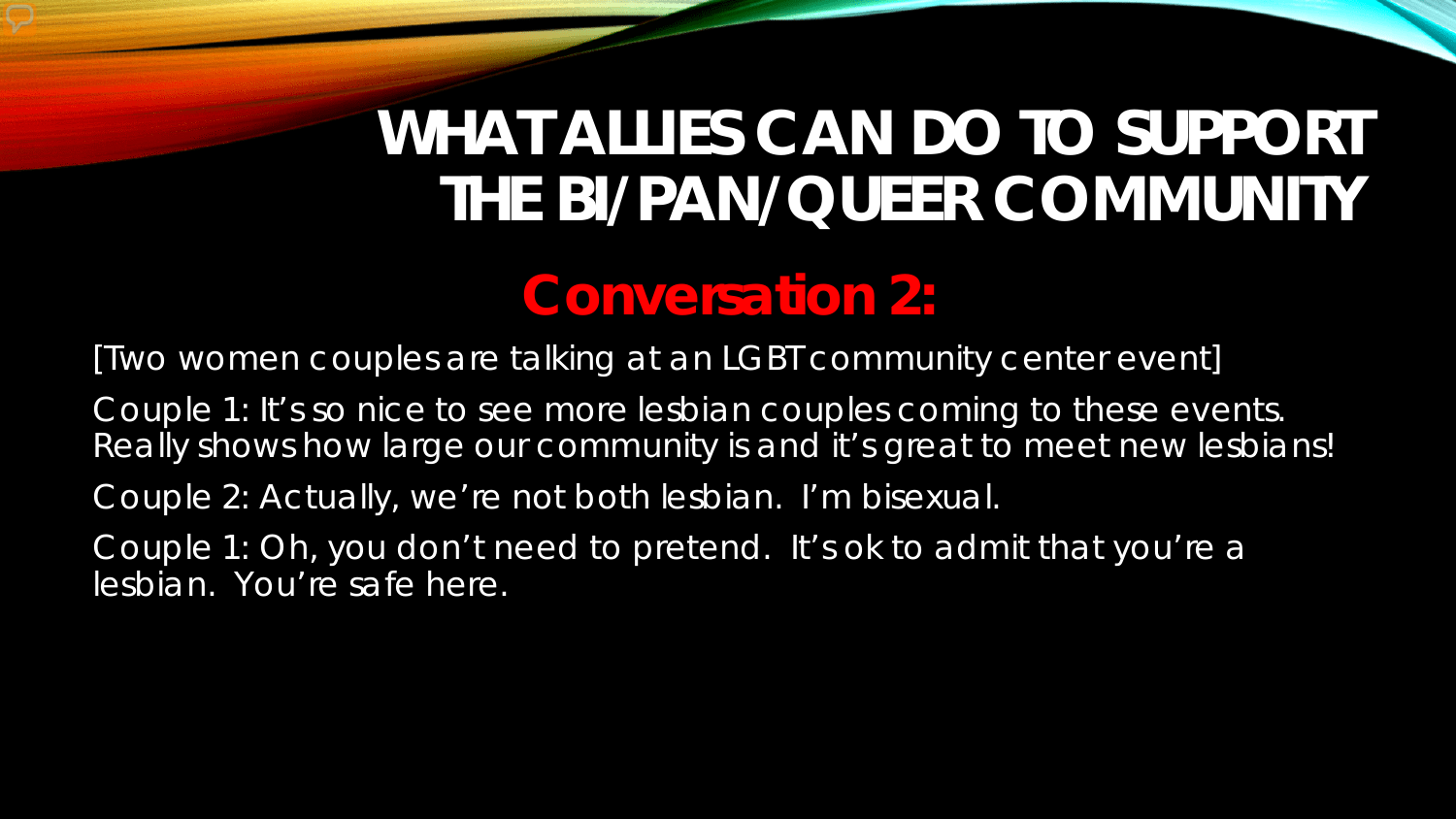# **WHAT ALLIES CAN DO TO SUPPORT THE BI/PAN/QUEER COMMUNITY**

### **Change the dialogue:**

[Two women couples are talking at an LGBT community center event]

Couple 1: It's so nice to see more lesbian couples coming to these events. Really shows how large our community is and it's great to meet new lesbians!

Couple 2: Actually, we're not both lesbian. I'm bisexual.

Couple 1: Oh, I'm sorry for making an assumption. Welcome! How did you two meet?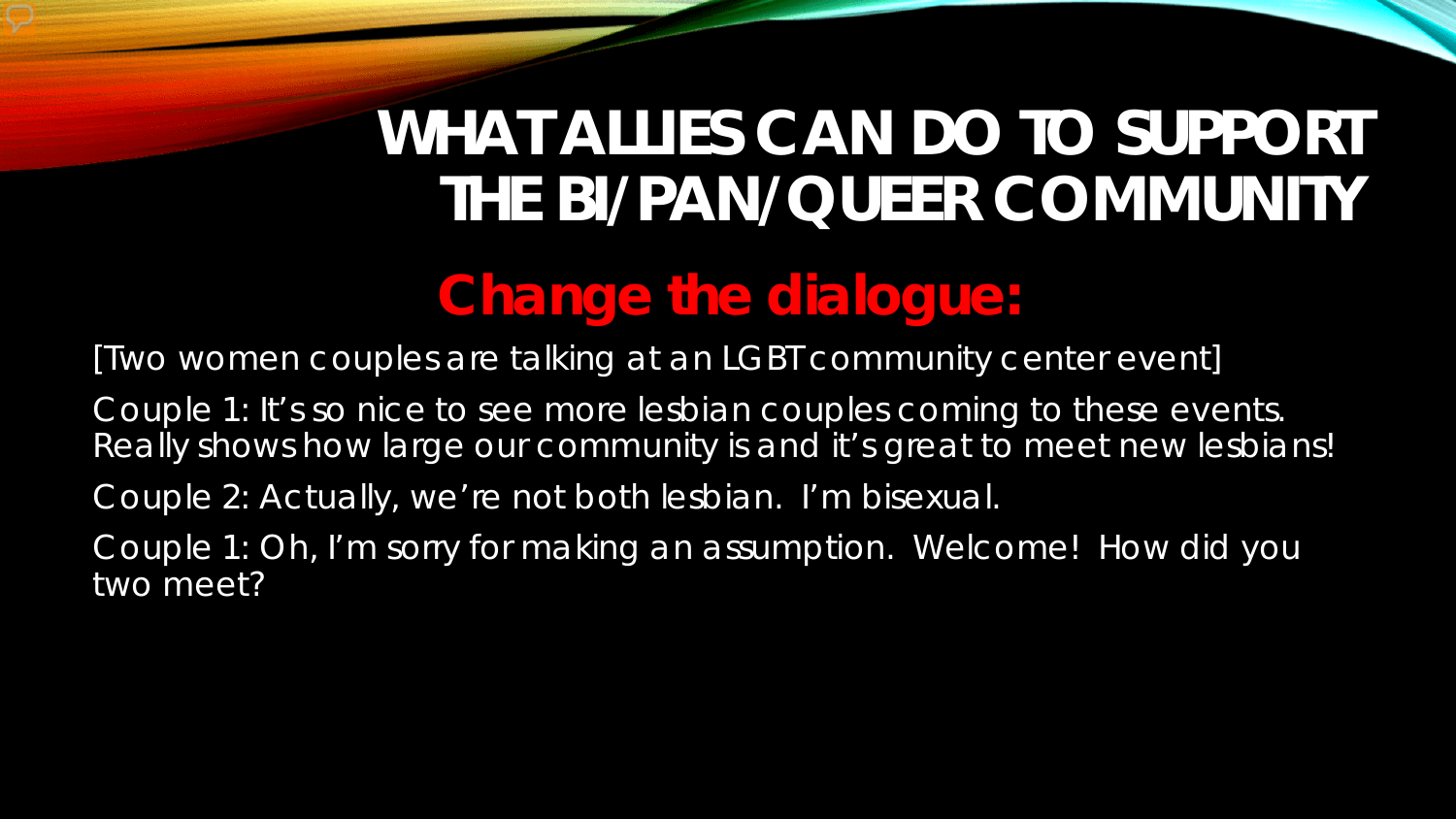# **REFERENCES**

- *Biresource.org*
- *Binetusa.org*
- *HRC Explore: Bisexual page*
- *GLAAD Bi Media Resource Guide*
- *Bi Any Other Name: Bisexual People Speak Out, by Lani Ka'ahumanu and Loraine Hutchins*
- *Getting Bi, by Robyn Ochs*
- *Sexual Fluidity, by Lisa Diamond*
- *Mostly Straight, by Ritch Savin-Williams*